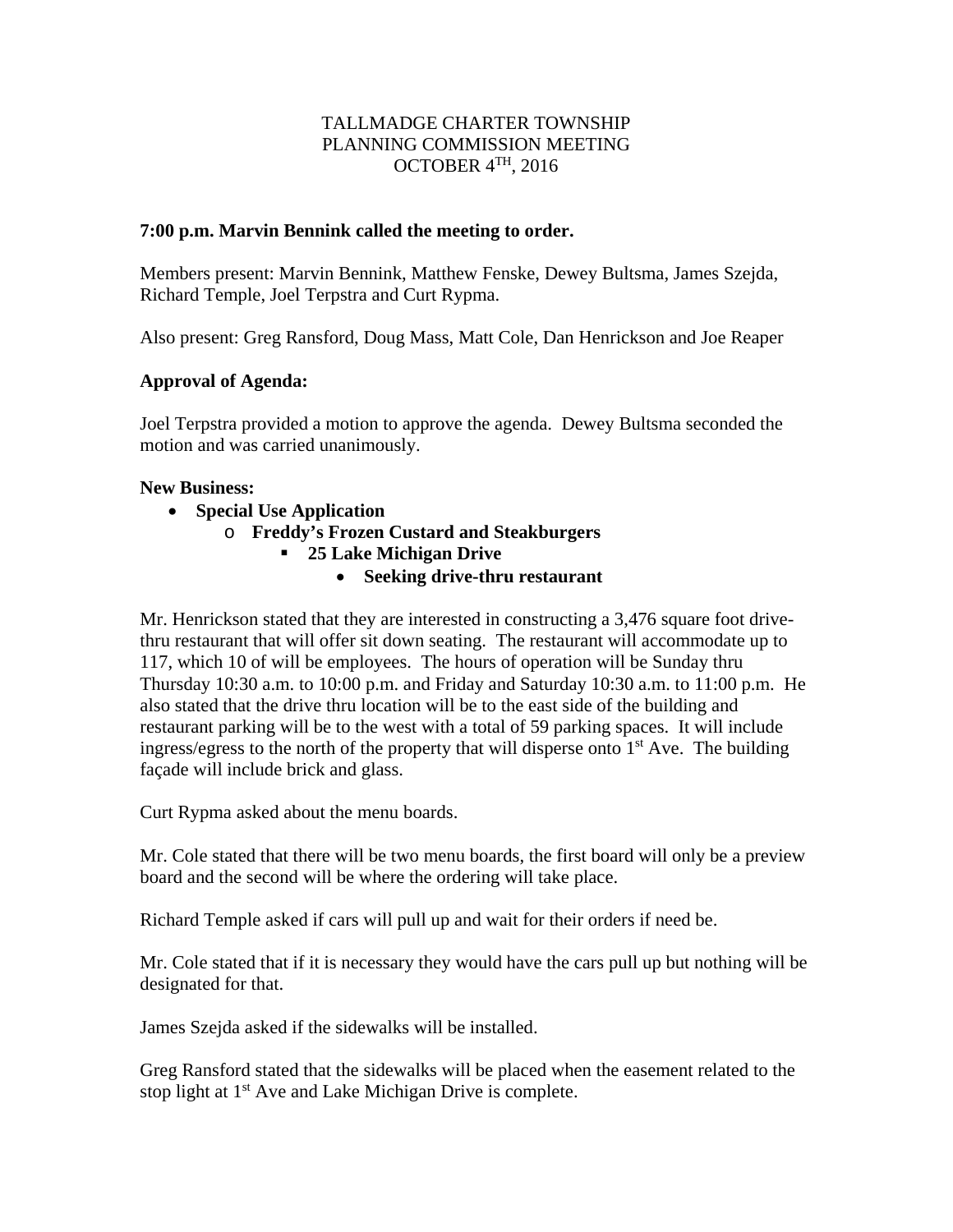Joel Terpstra questioned if stacking becomes an issue in the drive thru could cars bypass the drive thru line.

Mr. Henrickson stated that there will be a 40-foot curb cut into the parking area.

Mr. Cole stated that if his stacking is an issue that they do have the ability to have employees out in the drive thru line with a wireless microphone ordering system that will help elevate the back up.

Dewey Bultsma asked about the deliveries and if that would cause a traffic issue.

Mr. Cole stated that the deliveries would happen after hours usually between 4 and 5 a.m. and would only be twice a week.

Dewey Bultsma questioned how the drainage to the west of the building be taken care of.

Mr. Cole stated that there are two drainage structures located to the west.

Dewey Bultsma stated that he thinks that a trench drain should be added to the south side of the property at the entrance off of Lake Michigan Drive.

Dewey Bultsma asked how the rest of the property will handle the water run-off.

Mr. Cole stated that there is a drainage system located to the north of the property as well on the west side where they will be removing pavement and planting grass to help with the run off.

Richard Temple asked what lighting will be used and if any of it will be up lighting.

Mr. Cole stated that it will be LED and up lighting will be used only on a portion of a sign.

Marvin Bennink asked if there was any comment from the Fire Chief.

Greg Ransford stated that he is happy with the layout and access points.

Joel Terpstra questioned if the landscaping met the requirements of the township ordinance.

Greg Ransford stated that they meet all required.

Joel Terpstra asked if there have been any comments from the neighboring businesses.